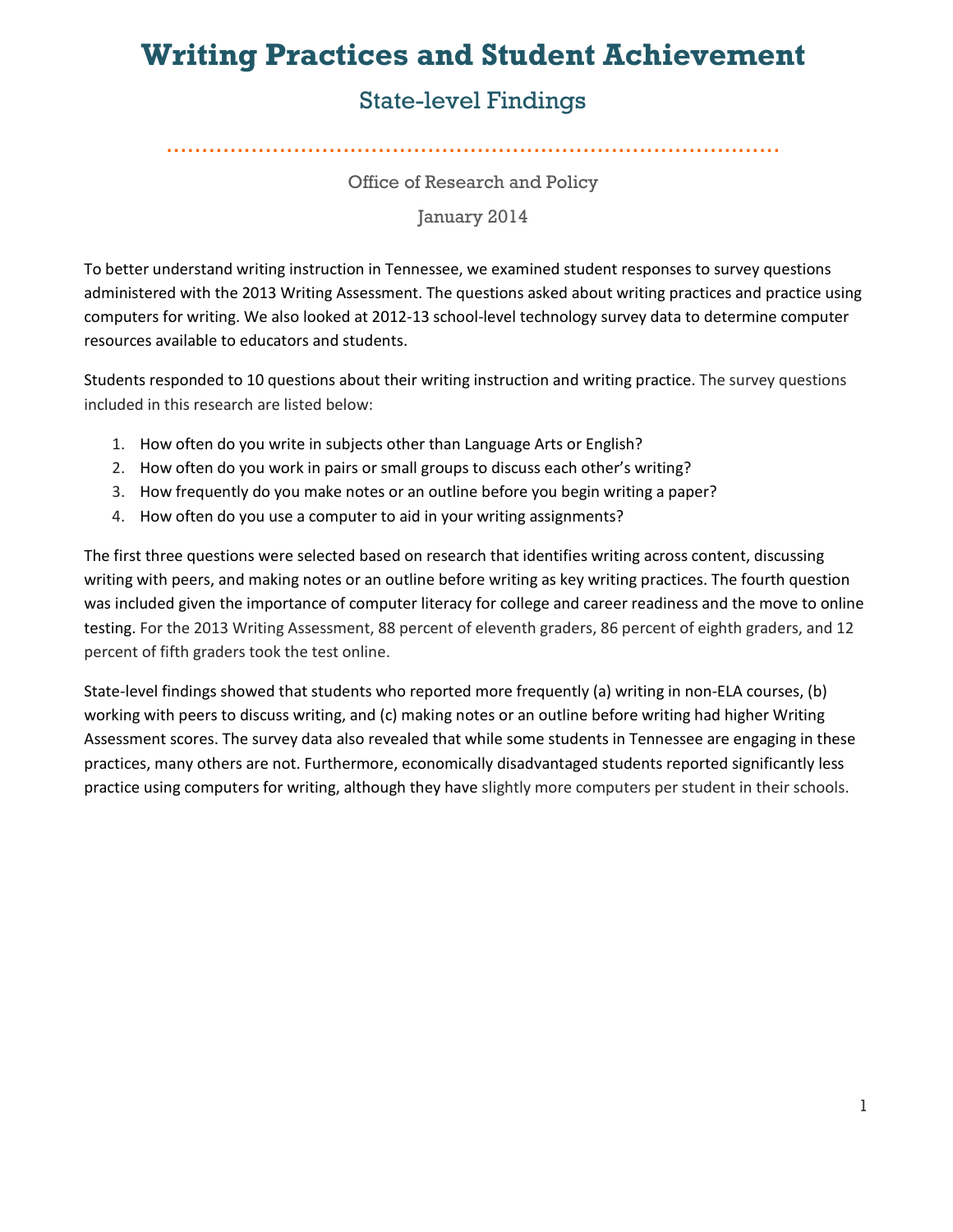# **Writing Practice Outside of English Language Arts Classes**

Students who reported more frequent writing practice outside of their English language arts classes received higher scores on the 2013 Writing Assessment compared to their peers with similar TCAP scores. The graph below includes grade 8 students, but the same trend was seen for students in grades 5 and 11 (see Appendix).



### **Percent of 8th Grade Students Scoring a Three Average or Higher by Writing Practice Outside of ELA**

About half or more of the students in each grade reported writing in subjects other than ELA at least once or twice per week. About one-third of  $11<sup>th</sup>$  graders reported rarely or never writing in subjects other than ELA.

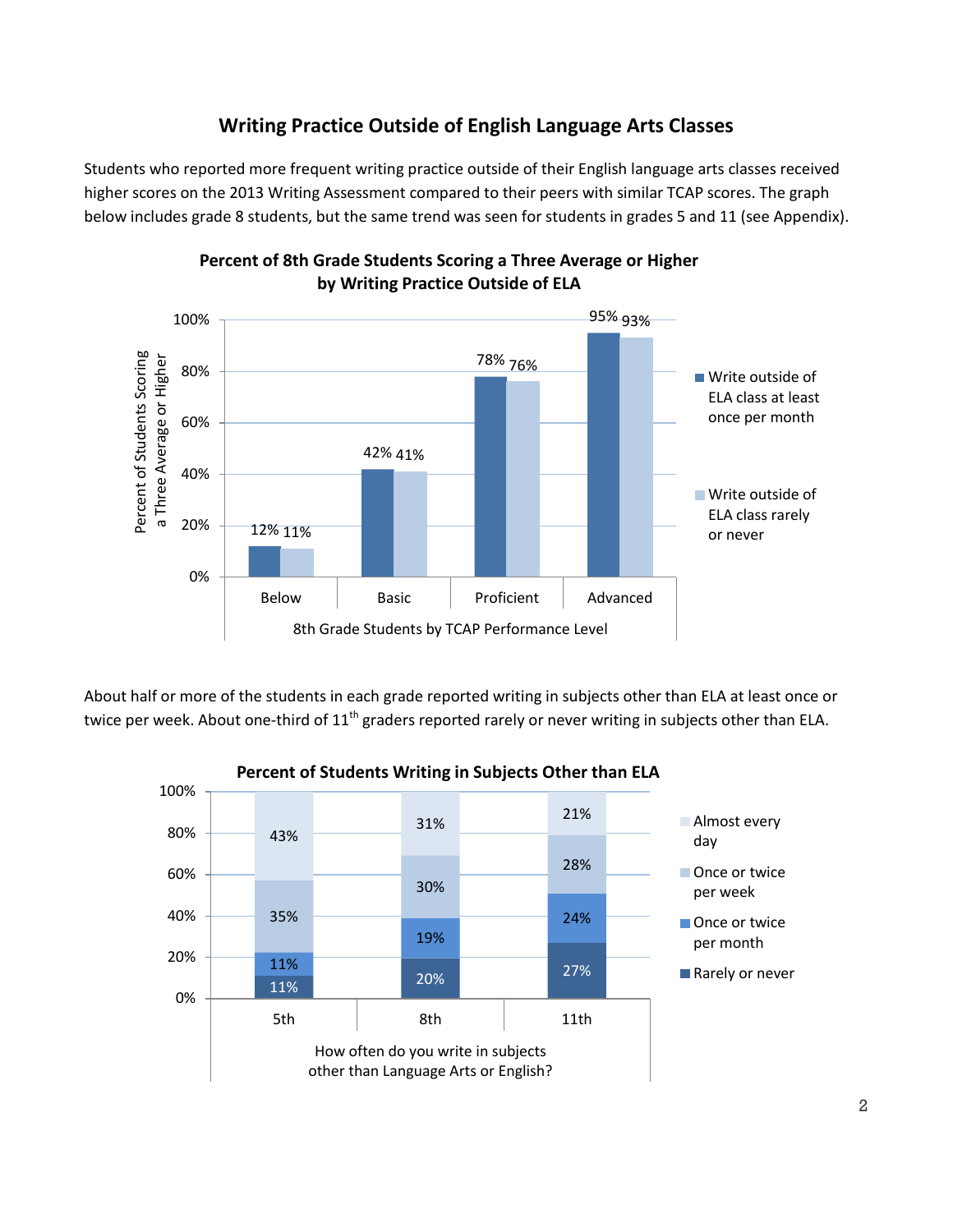# **Writing Practice with Peers**

Students who reported more frequently working with peers to discuss their writing received higher scores on the 2013 Writing Assessment compared to their peers with similar TCAP scores. The graph below includes grade 8 students, but the same trend was seen for students in grades 5 and 11.



Over half of the students in grade 5 and about one-third of students in grades 8 and 11 reported working in pairs to discuss writing at least once or twice per week. Twenty percent or more of students in each grade reported rarely or never doing so.



#### **Percent of Students Working in Pairs or Small Groups to Discuss Writing**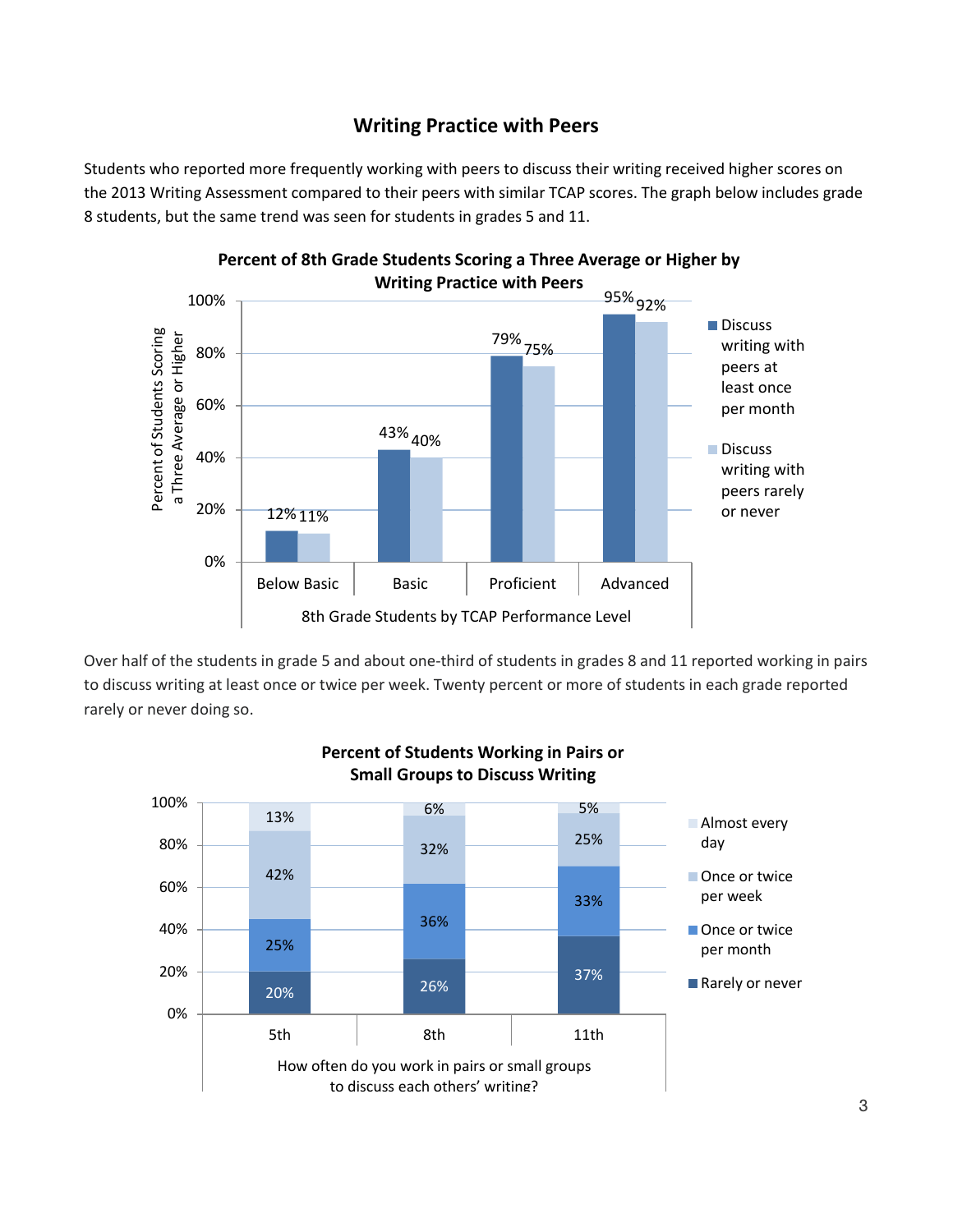# **Making Notes or an Outline before Writing**

Students who reported more frequently making notes or an outline before writing received higher scores on the 2013 Writing Assessment compared to their peers with similar TCAP scores. The graph below includes grade 8 students, but the same trend was seen for students in grades 5 and 11.



Less than one-third of students from each grade level reported almost always making notes or an outline before writing.



**Percent of Students Making Notes or an Outline before Writing**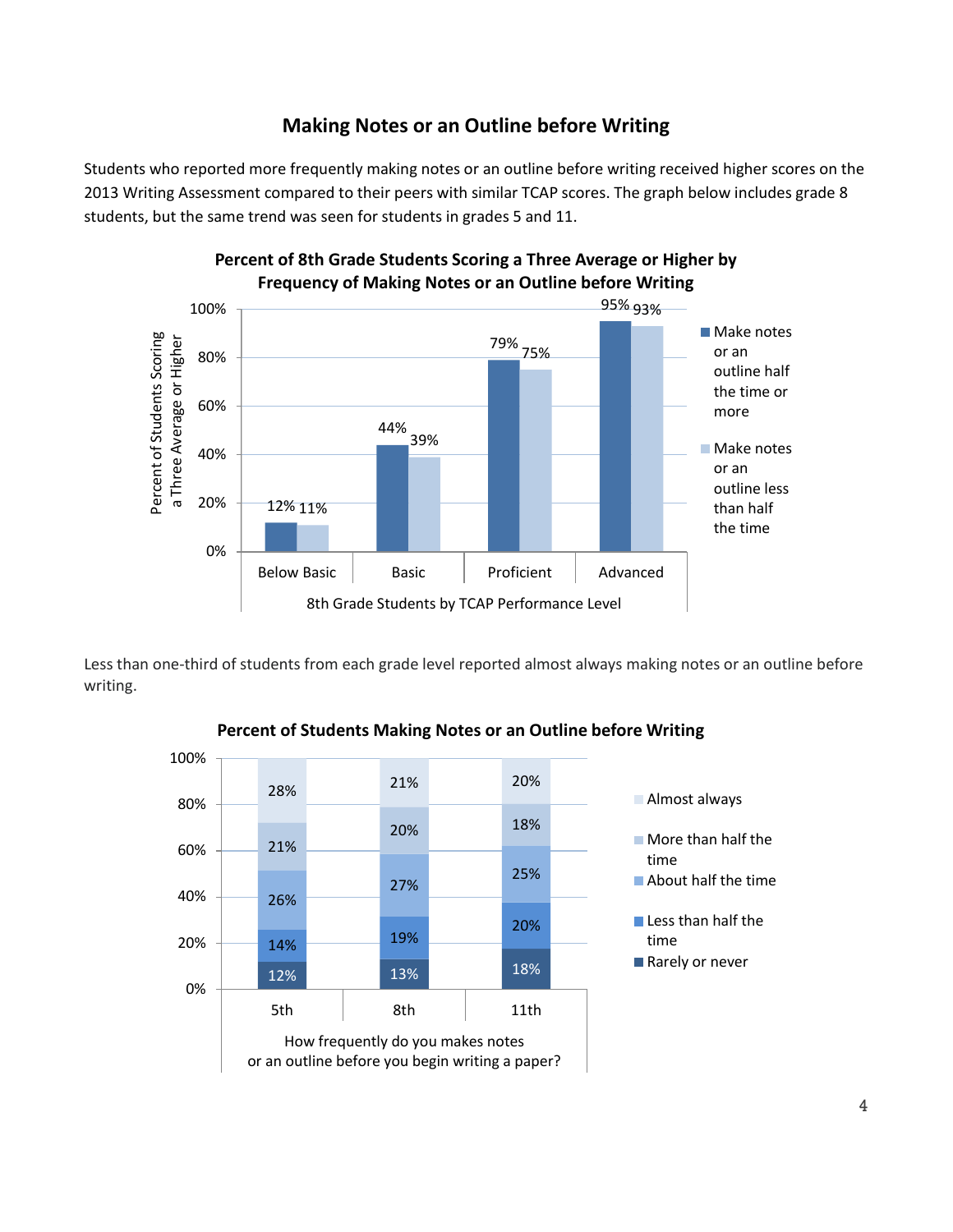# **Computer Writing Practice**

When taking the 2013 Writing Assessment online, students who reported frequently or sometimes using computers for writing assignments received higher scores than their peers with similar TCAP scores. The graph below includes grade 8 students, but the same trend was seen for students in grades 5 and 11.



**Percent of 8th Grade Students Scoring a Three Average or Higher** 

About half of students or more in grades 5, 8, and 11 reported rarely or never using computers for writing assignments. Older students reported more frequent use of computers for writing assignments. The survey question did not specify whether this computer use was occurring at home or school; therefore, it is difficult to determine where this practice is occurring.



#### **Percent of Students Using Computers for Writing**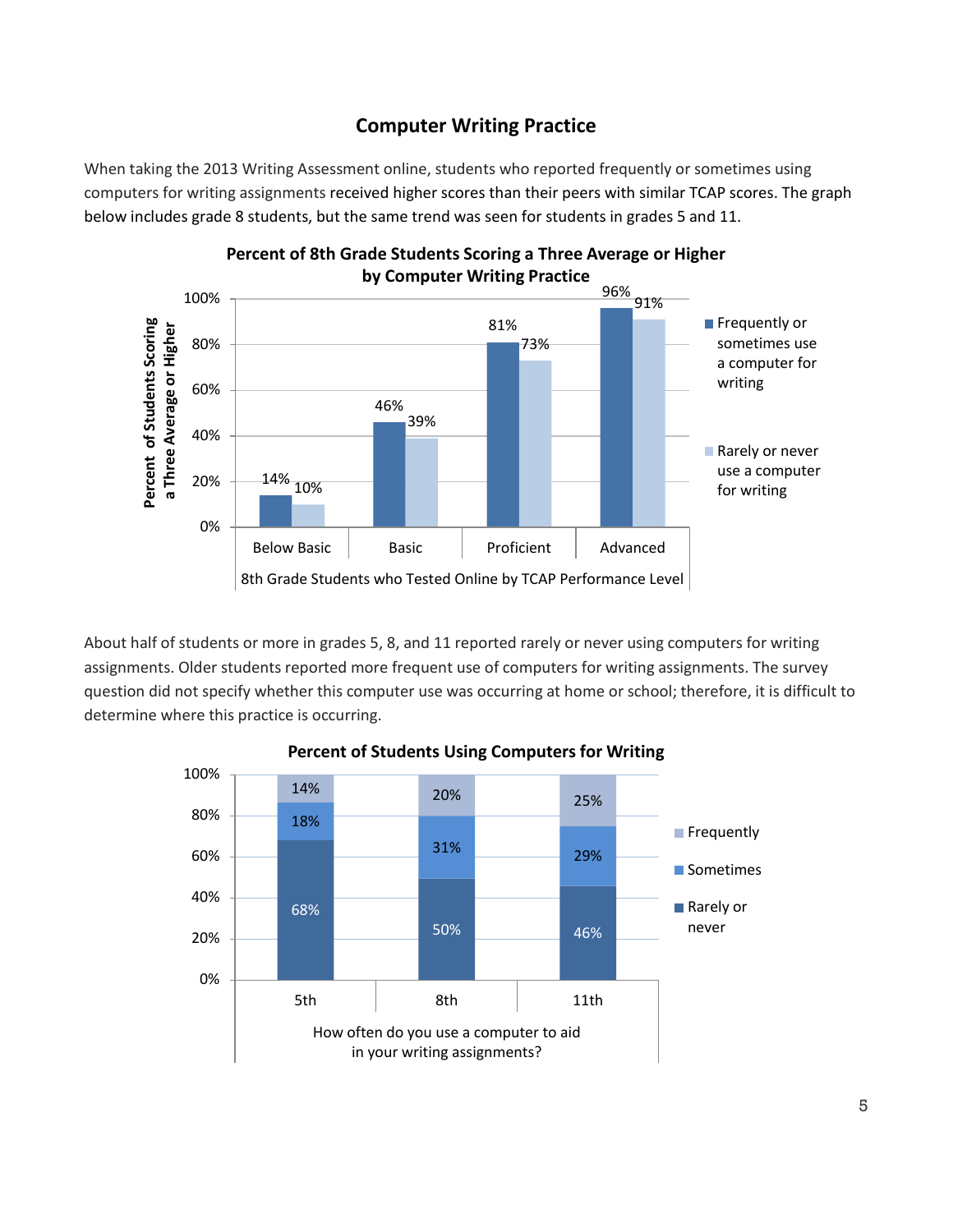# **Differences in Technology Resources and Computer Writing Practice by Economically Disadvantaged (ED) Status**

On average, ED students had slightly more computers per student in their schools than non-ED students. However, ED students reported significantly less practice using computers for writing. ED and non-ED students gave similar responses regarding frequency of writing practice outside of ELA classes, writing practice with peers, and making notes or an outline before writing (not shown).



#### **Number of Computers per 20 Students by ED Status**



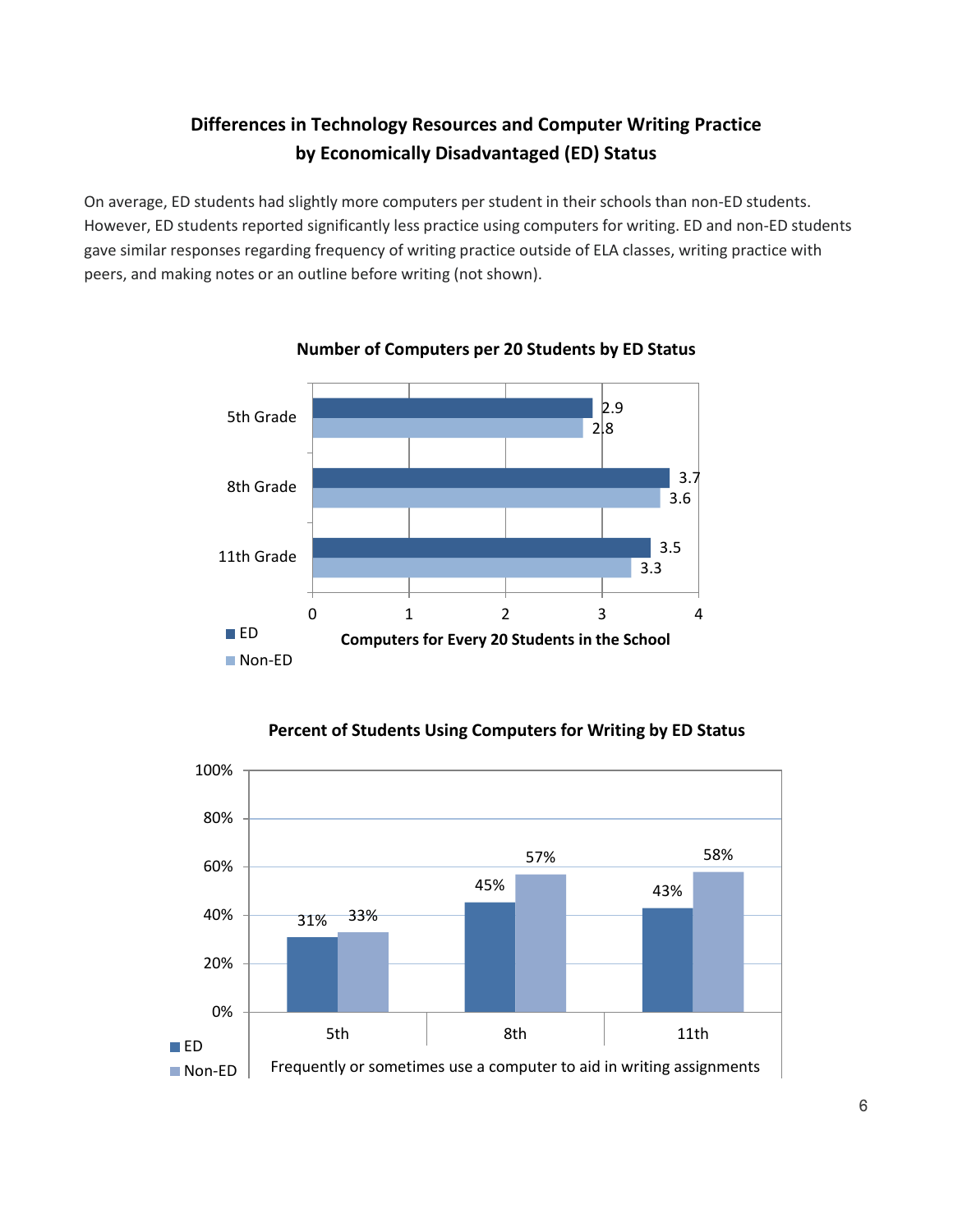

### **Writing Practice Outside of English Language Arts Classes**



**Percent of 5th Grade Students Scoring a Three Average or Higher by Writing Practice Outside of ELA**

**Percent of 11th Grade Students Scoring a Three Average or Higher by Writing Practice Outside of ELA**

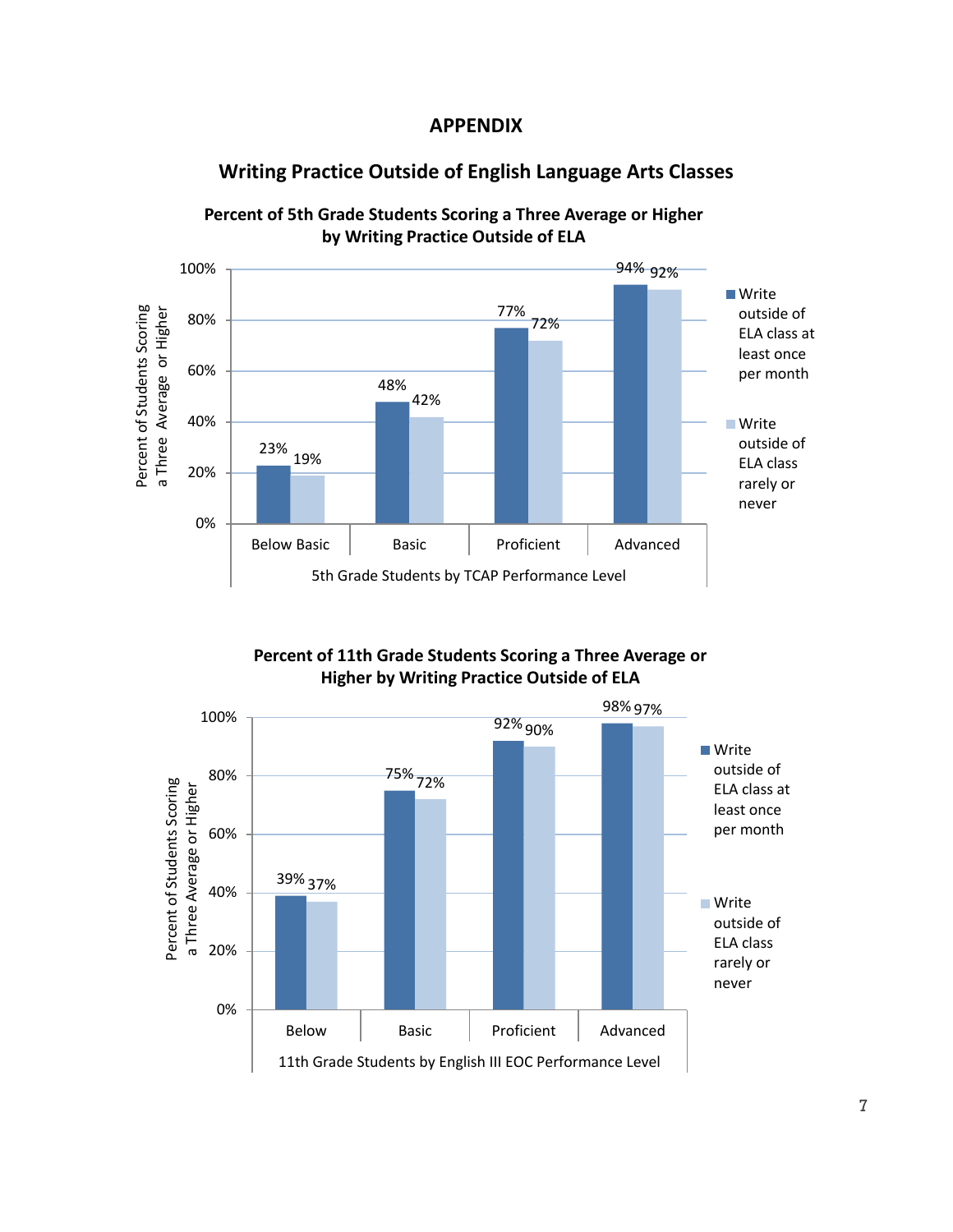# **Writing Practice with Peers**



**Percent of 5th Grade Students Scoring a Three Average or Higher by Writing Practice with Peers**

**Percent of 11th Grade Students Scoring a Three Average or Higher by Writing Practice with Peers**

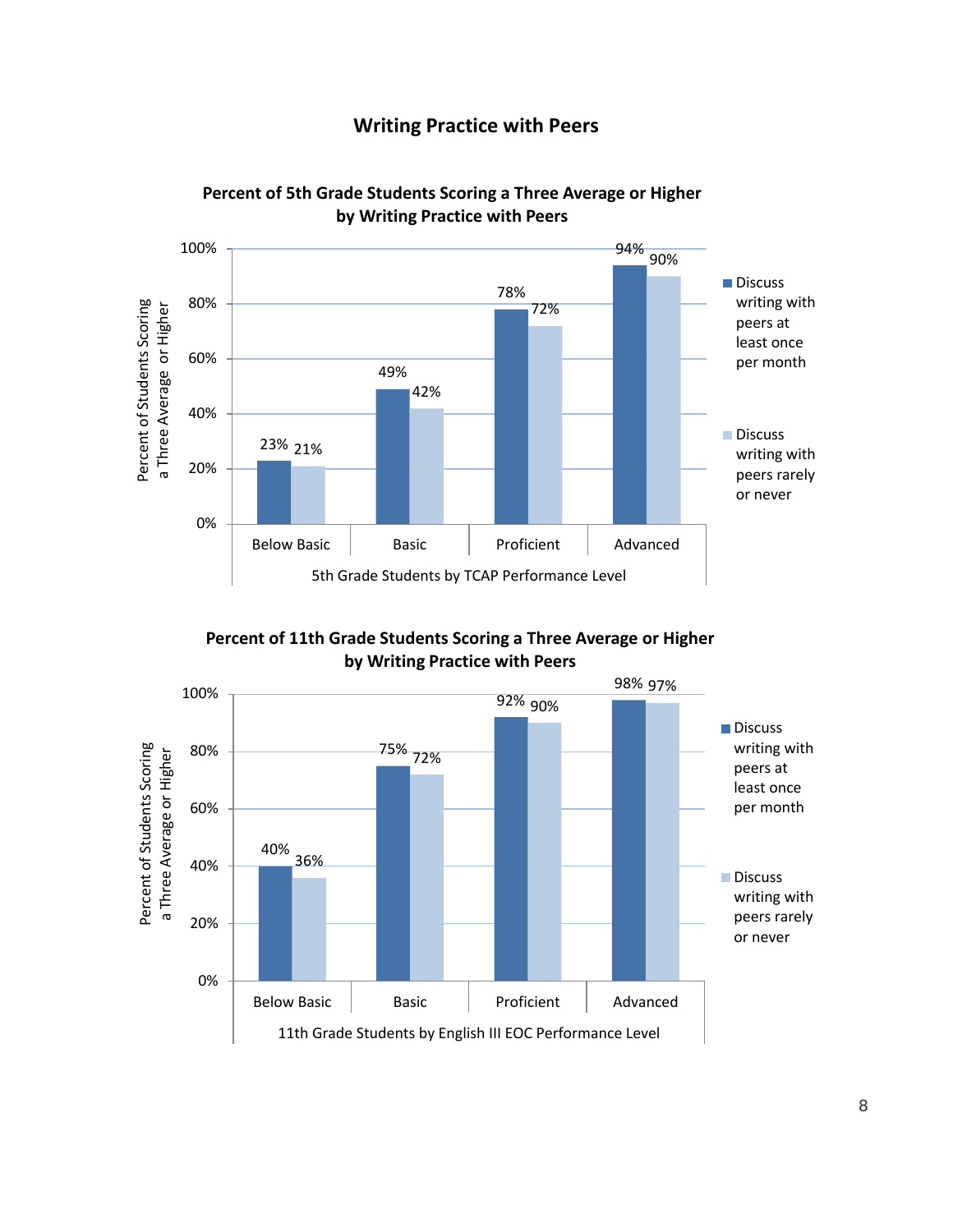**Making Notes or an Outline before Writing**



**Percent of 11th Grade Students Scoring a Three Average or Higher by Making Notes or an Outline before Writing**